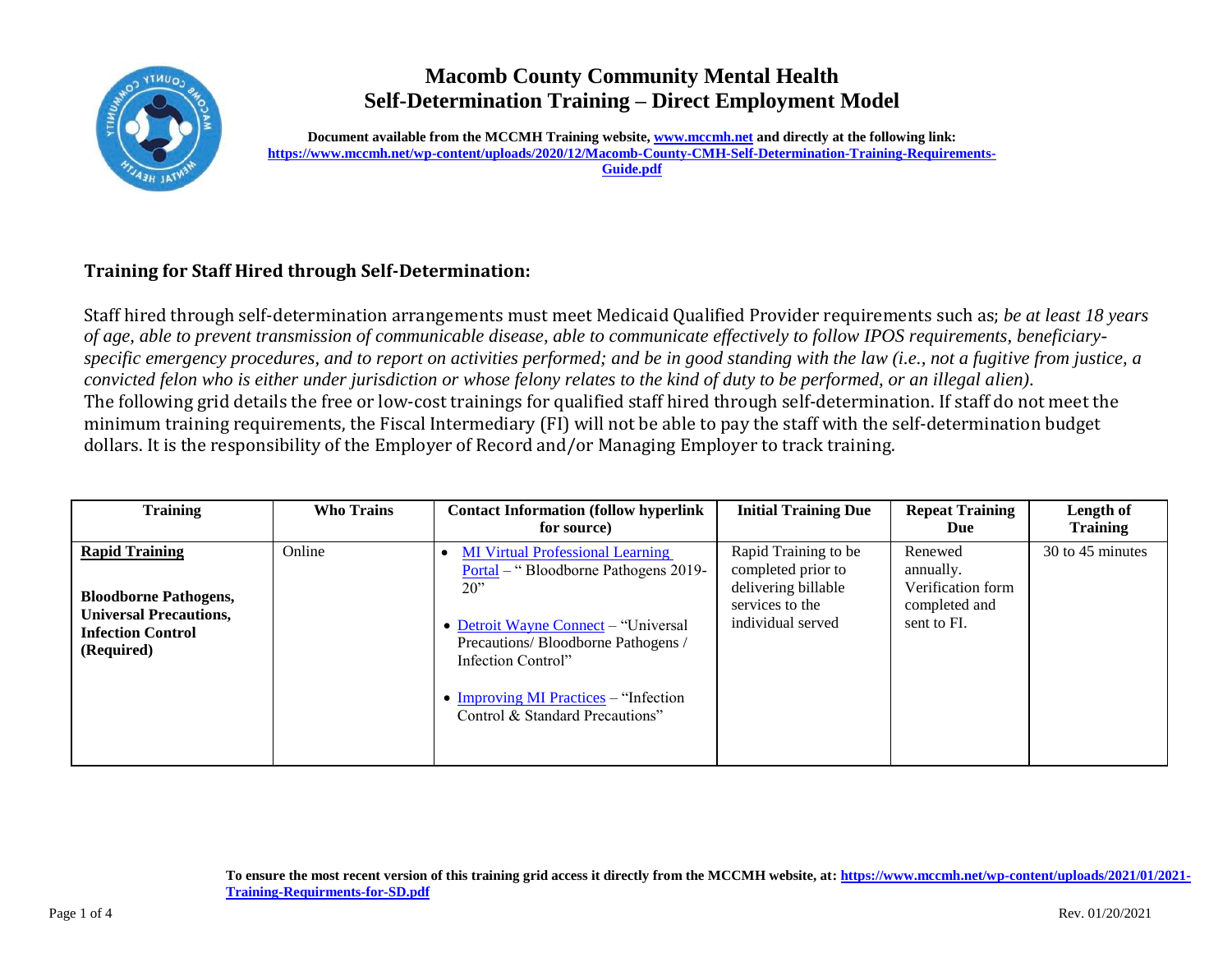| <b>Training</b>                                                                                                                                              | <b>Who Trains</b>                                                                                                                                                                                               | <b>Contact Information (follow hyperlink</b><br>for source)                                                                                                                                                | <b>Initial Training Due</b>                                                                         | <b>Repeat Training</b><br><b>Due</b>                                                                                                                    | Length of<br><b>Training</b>               |
|--------------------------------------------------------------------------------------------------------------------------------------------------------------|-----------------------------------------------------------------------------------------------------------------------------------------------------------------------------------------------------------------|------------------------------------------------------------------------------------------------------------------------------------------------------------------------------------------------------------|-----------------------------------------------------------------------------------------------------|---------------------------------------------------------------------------------------------------------------------------------------------------------|--------------------------------------------|
| <b>Rapid Training</b><br><b>Person-Centered Planning</b><br><b>Specific to Person's</b><br><b>Individual Plan of Service</b><br>(IPOS)<br>(Required)         | <b>Clinically Responsible</b><br>Case Holder (Supports<br>Coordinator or Case<br>Manager)<br>Employer of record<br>may provide the<br>training if documented<br>within the<br>Individualized Plan of<br>Service | Primary Case Holder<br><b>Individual Plan of Service Training</b><br>Verification Form.                                                                                                                    | Rapid Training<br>completed prior to<br>delivering billable<br>services to the<br>individual served | Renewed at least<br>annually, and<br>after significant<br>changes to the<br>plan have<br>occurred.<br>Verification form<br>completed and<br>sent to FI. | Varied, depending<br>on IPOS               |
| <b>Emergency Preparedness</b><br>(Required for staff working<br>with individuals enrolled in<br>the SED Waiver and<br>Children's Waiver<br><i>programs</i> ) | Online                                                                                                                                                                                                          | <b>MCCMH</b> Emergency Preparedness<br><b>PowerPoint Training for Self-</b><br>Determination staff<br>After training, print and sign attestation.<br>• Detroit Wayne Connect - "Emergency<br>Preparedness" | Completed within 30<br>days or hire.                                                                | Renewed<br>annually.<br>Verification form<br>completed and<br>sent to FI.                                                                               | 30 minutes to 45<br>minutes                |
| <b>Basic First Aid</b><br>(Required)                                                                                                                         | Live classroom<br>training or blended<br>(online and live in-<br>person training)                                                                                                                               | <b>American Heart Association</b><br><b>American Red Cross</b><br><b>EMS Safety</b><br><b>American CPR Training</b><br><b>American Safety &amp; Health Institute</b>                                       | Completed within 30<br>days of hire.                                                                | Renewed prior to<br>expiration of 2<br>year certification.<br>Verification form<br>completed and<br>sent to FI.                                         | Varied,<br>depending on<br>training source |
| <b>Recipient Rights</b><br>(Required)                                                                                                                        | MCCMH Office of<br><b>Recipient Rights</b>                                                                                                                                                                      | <b>MCCMH Office of Recipient Rights</b><br>Training Flyer for in-person training<br>dates and times                                                                                                        | Completed within 30<br>days of hire.                                                                | Renewed<br>(face-to-face)<br>every 2 years.<br>Verification form<br>completed and<br>sent to FI.                                                        | $2.0$ hours                                |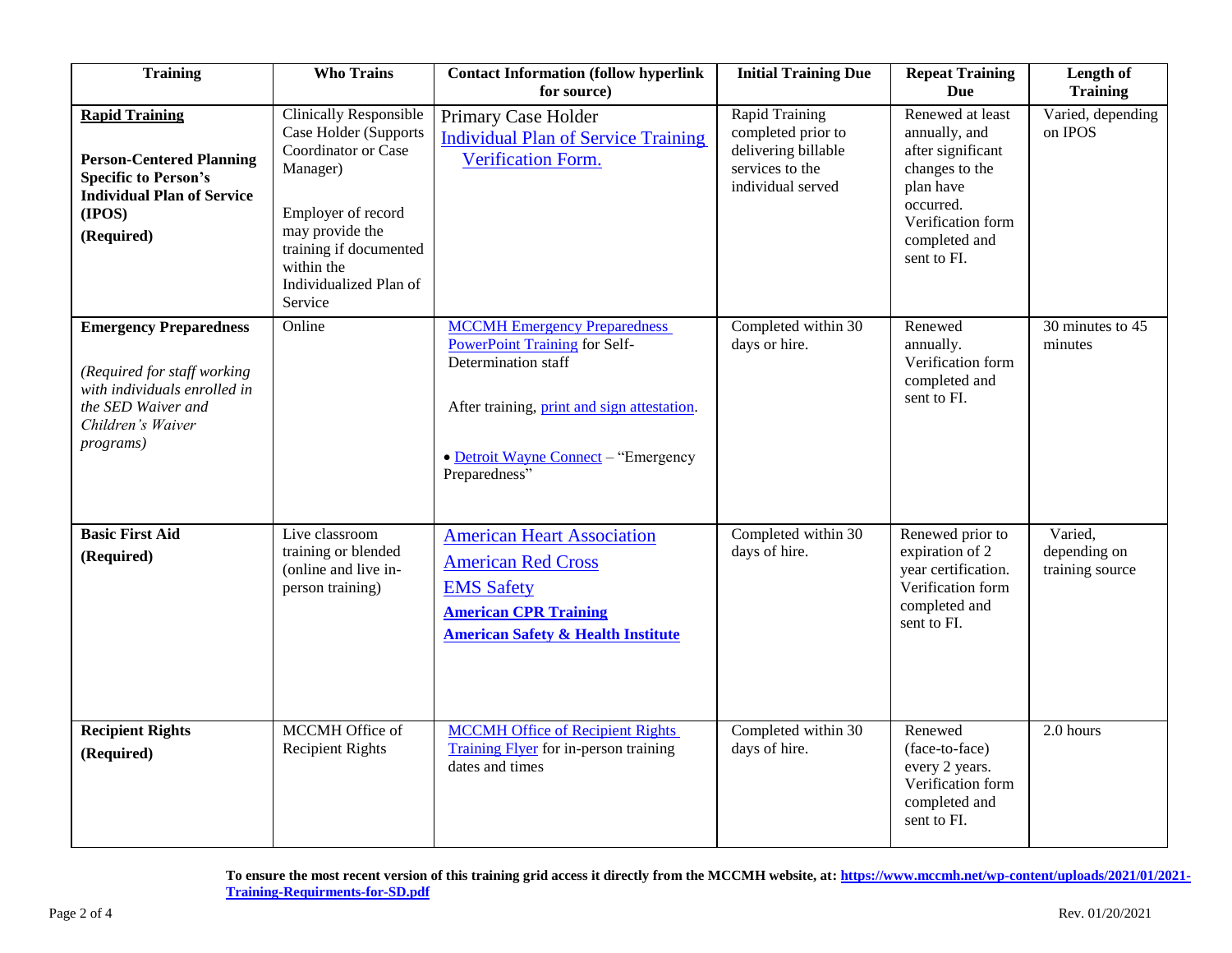| <b>Training</b>                                                                                                                 | <b>Who Trains</b>                                                                 | <b>Contact Information (follow hyperlink</b><br>for source)                                                                                                                       | <b>Initial Training Due</b>                                                                                                                                                                         | <b>Repeat Training</b><br>Due                                                                                                                   | Length of<br><b>Training</b>                              |
|---------------------------------------------------------------------------------------------------------------------------------|-----------------------------------------------------------------------------------|-----------------------------------------------------------------------------------------------------------------------------------------------------------------------------------|-----------------------------------------------------------------------------------------------------------------------------------------------------------------------------------------------------|-------------------------------------------------------------------------------------------------------------------------------------------------|-----------------------------------------------------------|
| <b>Behavior Treatment Plan</b><br><b>Specific to Person</b><br>(Required for staff if there<br>is a Behavior Treatment<br>Plan) | Behaviorist<br>responsible for<br>implementation of<br>behavior treatment<br>plan | Primary Case Holder                                                                                                                                                               | Completed prior to<br>delivering billable<br>services to the<br>individual served<br>Verification form<br>completed and sent to<br>FI.                                                              | Renewed after<br>each behavior<br>treatment plan<br>review, and<br>annually<br>thereafter.<br>Verification form<br>completed and<br>sent to FI. | Varied, depending<br>on Behavior<br><b>Treatment Plan</b> |
| <b>Corporate Compliance and</b><br><b>HIPAA</b>                                                                                 | Online                                                                            | <b>MCCMH</b> Corporate Compliance and<br><b>HIPAA</b> for Self-Determination Staff<br><b>PowerPoint</b><br>After training, print attestation (last<br>page), sign and give to FI. | <b>Strongly encouraged</b><br>to assist staff in<br>understanding concepts<br>of HIPAA as well as<br>fraud, waste and abuse<br>of Medicaid dollars and<br>possibly penalties                        | As Needed                                                                                                                                       | 30 to 45 minutes                                          |
| Cardiopulmonary<br><b>Resuscitation (CPR)</b>                                                                                   | Live classroom<br>training or blended<br>(online and live in-<br>person training) | <b>American Heart Association</b><br><b>American Red Cross</b><br><b>EMS Safety</b><br><b>American CPR Training</b><br><b>American Safety &amp; Health Institute</b>              | <b>Strongly encouraged</b><br>to assist staff with<br>knowing how to<br>provide emergency<br>intervention to an<br>individual that is not<br>breathing or<br>experiencing a cardiac<br>emergency.   | Renewed prior to<br>expiration of 2<br>year certification.<br>Verification form<br>completed and<br>sent to FI.                                 | Varied,<br>depending on<br>training source                |
| <b>Cultural Competency</b>                                                                                                      | Online                                                                            | • Detroit Wayne Connect - "Cultural<br>Competence/Diversity"<br>• Improving MI Practices - "Cultural<br>Competence - Basic Concepts"                                              | <b>Strongly encouraged</b><br>to educate staff about<br>how an individual's<br>culture can influence<br>the way services are<br>provided in a way that<br>is mindful of an<br>individual's culture. | As Needed                                                                                                                                       | 30 to 45 minutes                                          |